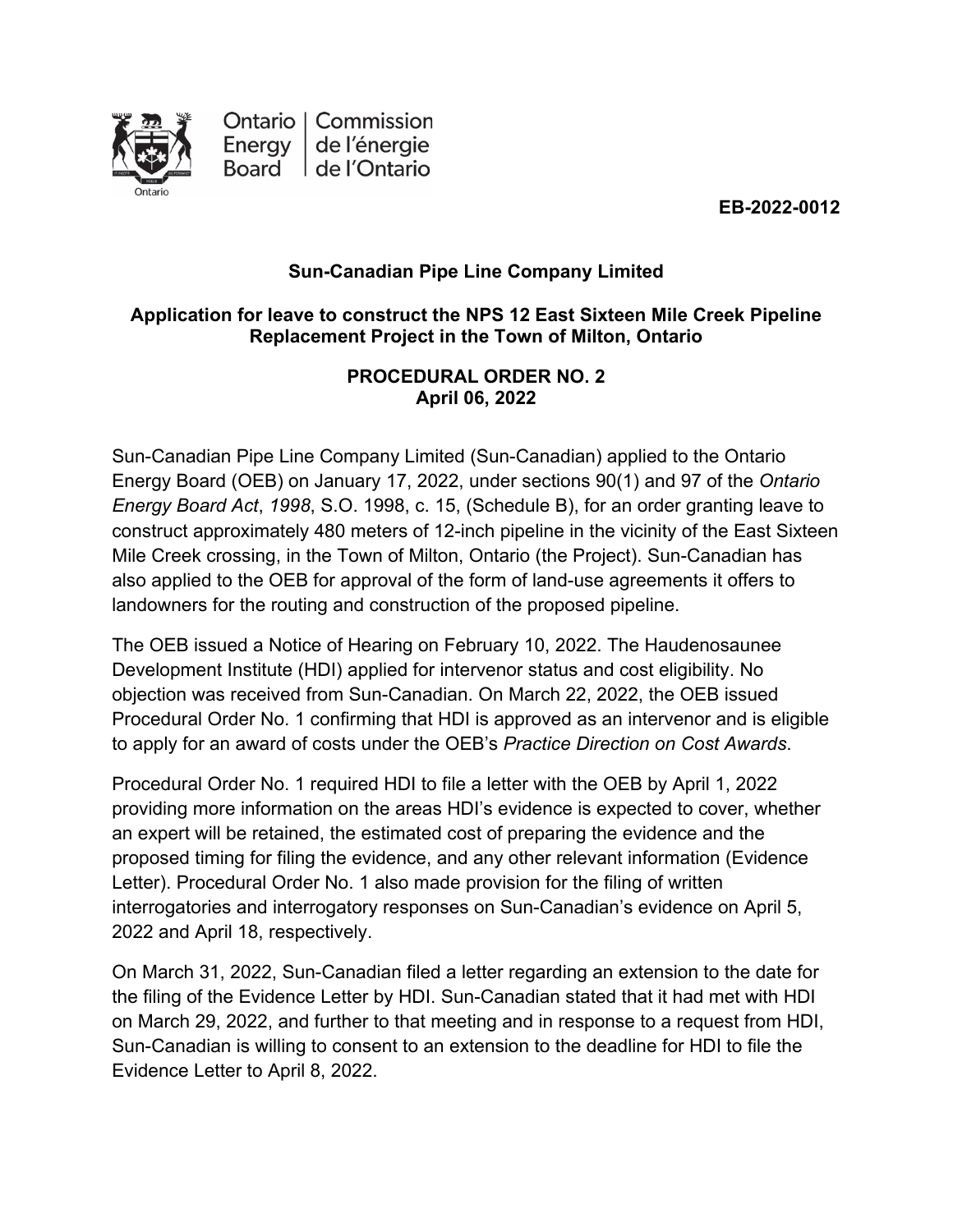On April 1, 2022, counsel for HDI contacted the OEB confirming the request for an extension to file the Evidence Letter and also requested an extension of time to April 12, 2022 to file written interrogatories on Sun-Canadian's evidence. HDI stated that the preparation and scope of written interrogatories is contingent on the expected evidence to be set out in the Evidence Letter and therefore a few days time is required to draft the written interrogatories after submission of the Evidence Letter.

On April 5, 2022, Sun-Canadian informed the OEB that it consents to the extension to the deadline for HDI to file written interrogatories to April 12, 2022. Sun-Canadian also requested an extension to the deadline to file interrogatory responses to April 25, 2022, as a result of HDI's extension on filing written interrogatories.

The OEB grants HDI's requests for the extension of the deadlines for filing of the Evidence Letter to April 8, 2022 and for the filing of the interrogatories by HDI on Sun-Canadian's evidence to April 12, 2022. The OEB also grants Sun-Canadian's requested extension to file interrogatory responses to April 25, 2022. Consequently, the dates set out in Procedural No.1 for the filing of the Evidence Letter, interrogatories from HDI on Sun-Canadian's evidence and responses to all interrogatories by Sun-Canadian are superseded by the dates set out in this procedural order.

It is necessary to make provision for the following matters related to this proceeding.

Further procedural orders may be issued by the OEB.

# **IT IS THEREFORE ORDERED THAT:**

### **Interrogatories**

- 1. If HDI seeks information from Sun-Canadian that is in addition to the evidence filed with the OEB and that is relevant to the hearing, they shall request the information by means of written interrogatories filed with the OEB and delivered to all parties by **April 12, 2022**. All interrogatories and responses must include a specific reference to the evidence on which the interrogatory is based.
- 2. Sun-Canadian shall file with the OEB complete written responses to all interrogatories and serve them on all parties by **April 25, 2022**.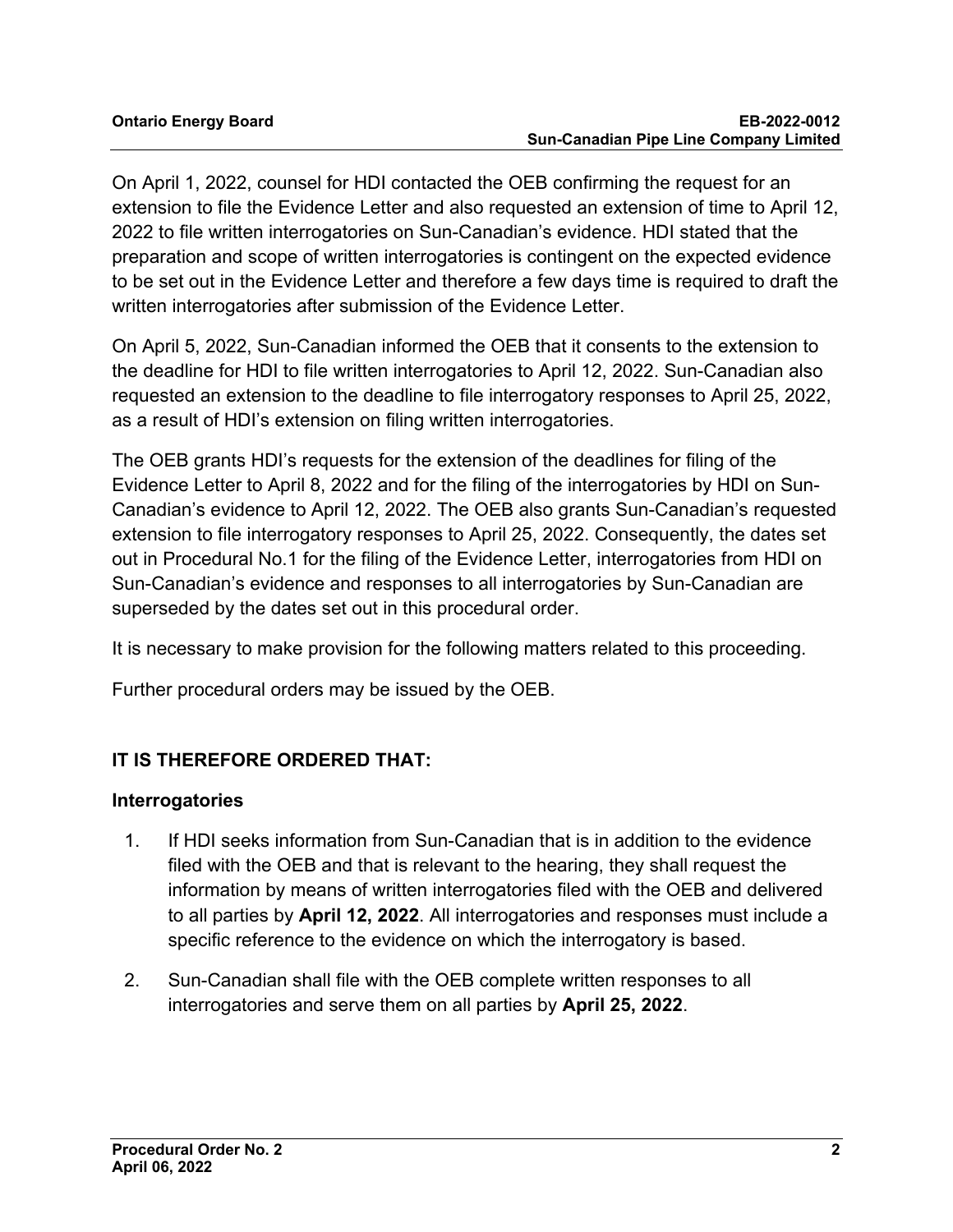#### **Intervenor Evidence**

3. If HDI wishes to file evidence, it must file a letter with the OEB by **April 8, 2022**, providing more information on the areas HDI's evidence is expected to cover, whether an expert will be retained, the estimated cost of preparing the evidence, the proposed timing for filing the evidence, and any other relevant information.

Parties are responsible for ensuring that any documents they file with the OEB, such as applicant and intervenor evidence, interrogatories and responses to interrogatories or any other type of document, **do not include personal information** (as that phrase is defined in the *Freedom of Information and Protection of Privacy Act*), unless filed in accordance with rule 9A of the OEB's [Rules of Practice and Procedure.](https://www.oeb.ca/industry/rules-codes-and-requirements/rules-practice-procedure)

Please quote file number, **EB-2022-0012** for all materials filed and submit them in searchable/unrestricted PDF format with a digital signature through the OEB's online [filing portal.](https://p-pes.ontarioenergyboard.ca/PivotalUX/)

- Filings should clearly state the sender's name, postal address, telephone number and e-mail address
- Please use the document naming conventions and document submission standards outlined in the Regulatory Electronic Submission System (RESS) Document Guidelines found at the Filing Systems page on the OEB's website
- Parties are encouraged to use RESS. Those who have not yet set up an account, or require assistance using the online filing portal can contact registrar@oeb.ca for assistance
- Cost claims are filed through the OEB's online filing portal. Please visit the File documents online page of the OEB's website for more information. All participants shall download a copy of their submitted cost claim and serve it on all required parties as per the Practice Direction on Cost Awards.

All communications should be directed to the attention of the Registrar at the address below and be received no later than 4:45 p.m. on the required date.

With respect to distribution lists for all electronic correspondence and materials related to this proceeding, parties must include the Case Manager, Judith Fernandes at [judith.fernandes@oeb.ca](mailto:judith.fernandes@oeb.ca) and OEB Counsel, Michael Millar at [michael.millar@oeb.ca.](mailto:michael.millar@oeb.ca)